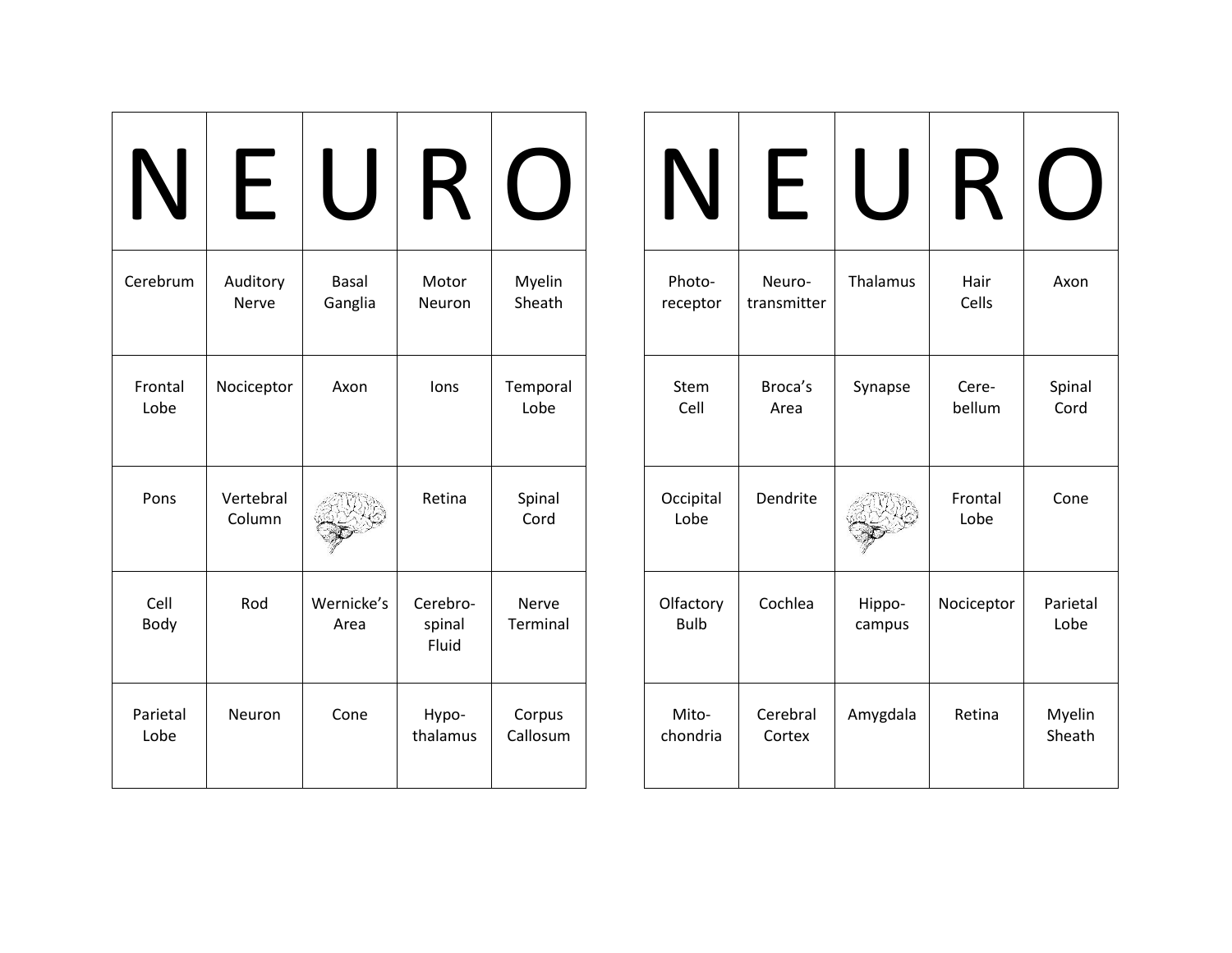|                        | $\vdash$           |                       | K                  |                         |
|------------------------|--------------------|-----------------------|--------------------|-------------------------|
| Stem<br>Cell           | Occipital<br>Lobe  | Parietal<br>Lobe      | Wernicke's<br>Area | Cerebrum                |
| Cerebral<br>Cortex     | Photo-<br>receptor | Dendrite              | Cochlea            | <b>Basal</b><br>Ganglia |
| Hippo-<br>campus       | Cell<br>Body       |                       | Amygdala           | Thalamus                |
| Hypo-<br>thalamus      | Cere-<br>bellum    | Vertebral<br>Column   | Pons               | Nerve<br>Terminal       |
| Motor<br><b>Neuron</b> | Synapse            | Neuro-<br>transmitter | Myelin<br>Sheath   | Nociceptor              |

| Corpus<br>Callosum          | Mito-<br>chondria        | Rod                      | Hair<br>Cells     | Cerebral<br>Cortex       |
|-----------------------------|--------------------------|--------------------------|-------------------|--------------------------|
| Broca's<br>Area             | Frontal<br>Lobe          | lons                     | Cone              | <b>Basal</b><br>Ganglia  |
| Axon                        | Spinal<br>Cord           |                          | Stem<br>Cell      | Synapse                  |
| Cerebro-<br>spinal<br>Fluid | Retina                   | Auditory<br><b>Nerve</b> | Hippo-<br>campus  | Nerve<br><b>Terminal</b> |
| Temporal<br>Lobe            | Olfactory<br><b>Bulb</b> | Neuron                   | Hypo-<br>thalamus | Cell<br>Body             |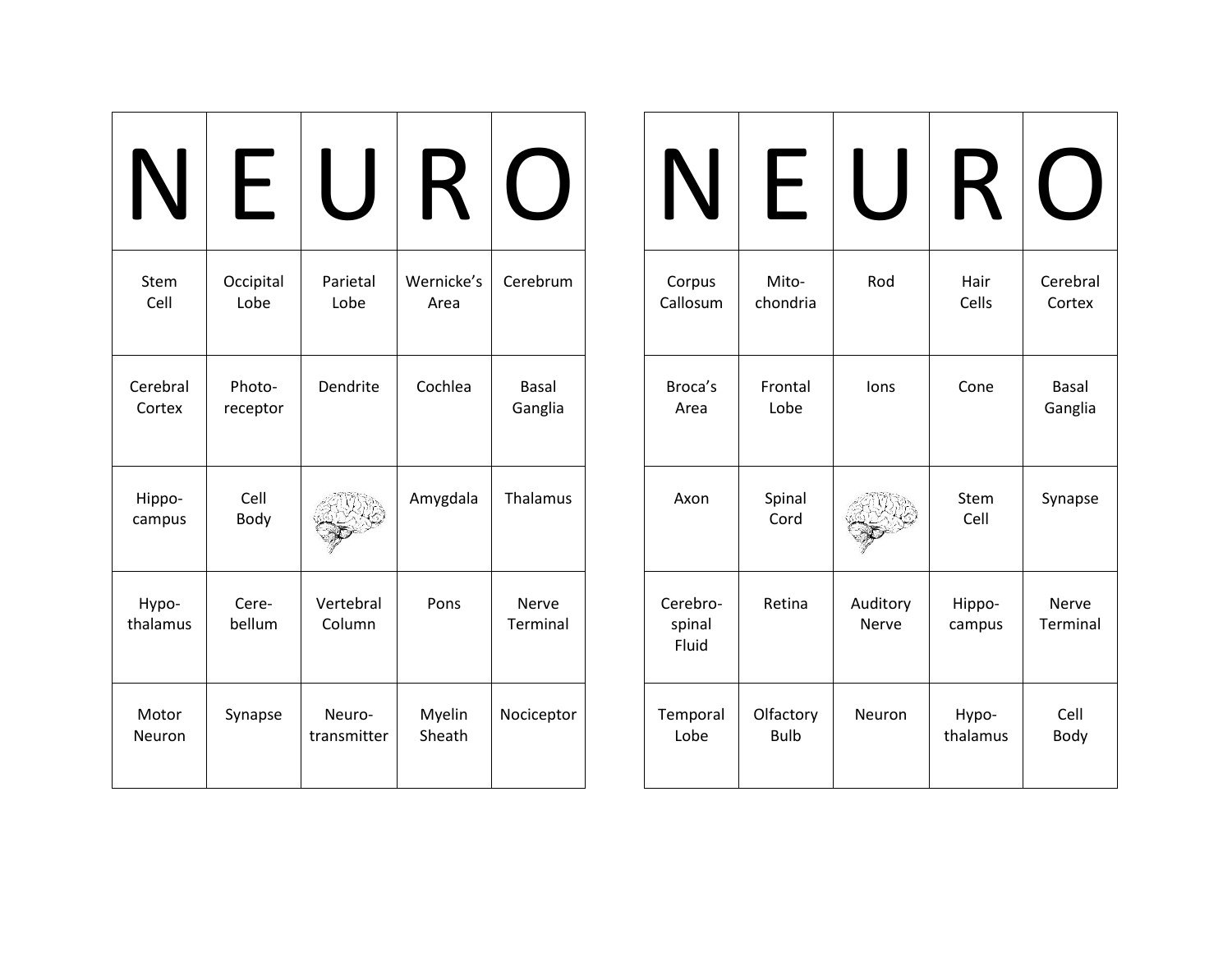| Hypo-<br>thalamus  | Cerebral<br>Cortex | Occipital<br>Lobe | Hippo-<br>campus            | <b>Basal</b><br>Ganglia  |
|--------------------|--------------------|-------------------|-----------------------------|--------------------------|
| Neuron             | lons               | Cell<br>Body      | Cerebellum                  | Cone                     |
| Stem<br>Cell       | Photo-<br>receptor |                   | Cerebro-<br>spinal<br>Fluid | Olfactory<br><b>Bulb</b> |
| Wernicke's<br>Area | Thalamus           | Temporal<br>Lobe  | Nociceptor                  | Dendrite                 |
| Cerebrum           | Retina             | Rod               | Amygdala                    | Broca's<br>Area          |

| $\blacklozenge$     |                   |                   |                       |                    |
|---------------------|-------------------|-------------------|-----------------------|--------------------|
| Spinal Cord         | Auditory<br>Nerve | Parietal<br>Lobe  | Neuro-<br>transmitter | Stem<br>Cell       |
| Vertebral<br>Column | Frontal<br>Lobe   | Motor<br>Neuron   | Corpus<br>Callosum    | Photo-<br>recptor  |
| Pons                | Cochlea           |                   | Hypo-<br>thalamus     | Thalamus           |
| Myelin<br>Sheath    | Axon              | Mito-<br>chondria | lons                  | Wernicke's<br>Area |
| Hair<br>Cells       | Nerve<br>Terminal | Synapse           | Neuron                | Cerebrum           |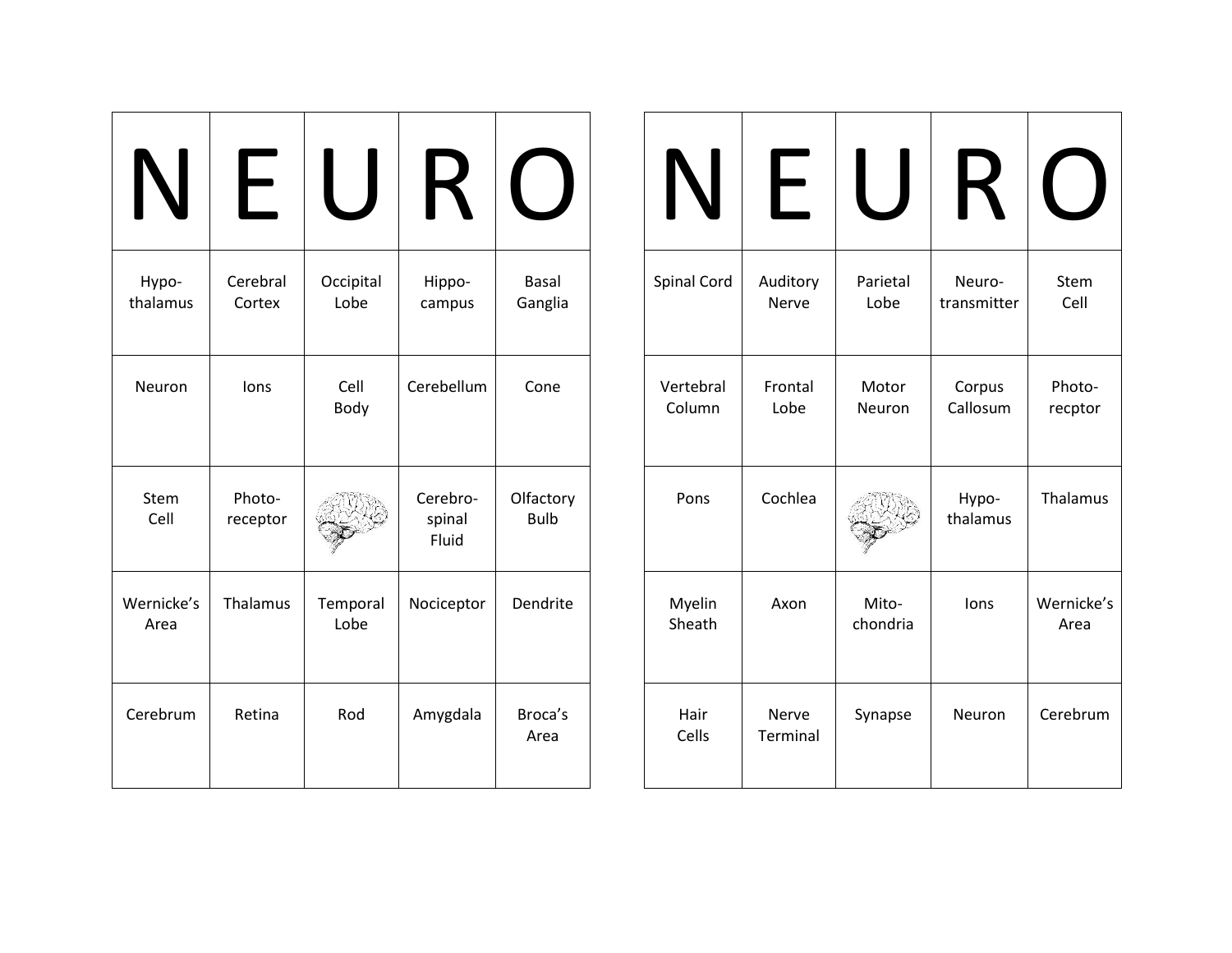|                     | ┝                  |                  | К                  |                             |
|---------------------|--------------------|------------------|--------------------|-----------------------------|
| Rod                 | Wernicke's<br>Area | Motor<br>Neuron  | Hippo-<br>campus   | Myelin<br>Sheath            |
| Vertebral<br>Column | Photo-<br>receptor | Cere-<br>bellum  | Mito-<br>chondria  | Cerebro-<br>spinal<br>Fluid |
| Cell<br>Body        | Stem<br>Cell       |                  | Dendrite           | Hair<br>Cells               |
| Frontal<br>Lobe     | Nociceptor         | Synapse          | Broca's<br>Area    | <b>Basal</b><br>Ganglia     |
| Neuron              | Amygdala           | Parietal<br>Lobe | Corpus<br>Callosum | Thalamus                    |

|                       |                          |                   | K                   |                 |
|-----------------------|--------------------------|-------------------|---------------------|-----------------|
| Hypo-<br>thalamus     | lons                     | Nerve<br>Terminal | Cochlea             | Stem<br>Cell    |
| Spinal<br>Cord        | Auditory<br>Nerve        | Cone              | Axon                | Frontal<br>Lobe |
| Retina                | Olfactory<br><b>Bulb</b> |                   | Rod                 | Neuron          |
| Neuro-<br>transmitter | Cerebral<br>Cortex       | Temporal<br>Lobe  | Photo-<br>receptor  | Amygdala        |
| Cerebrum              | Pons                     | Occipital<br>Lobe | Vertebral<br>Column | Dendrite        |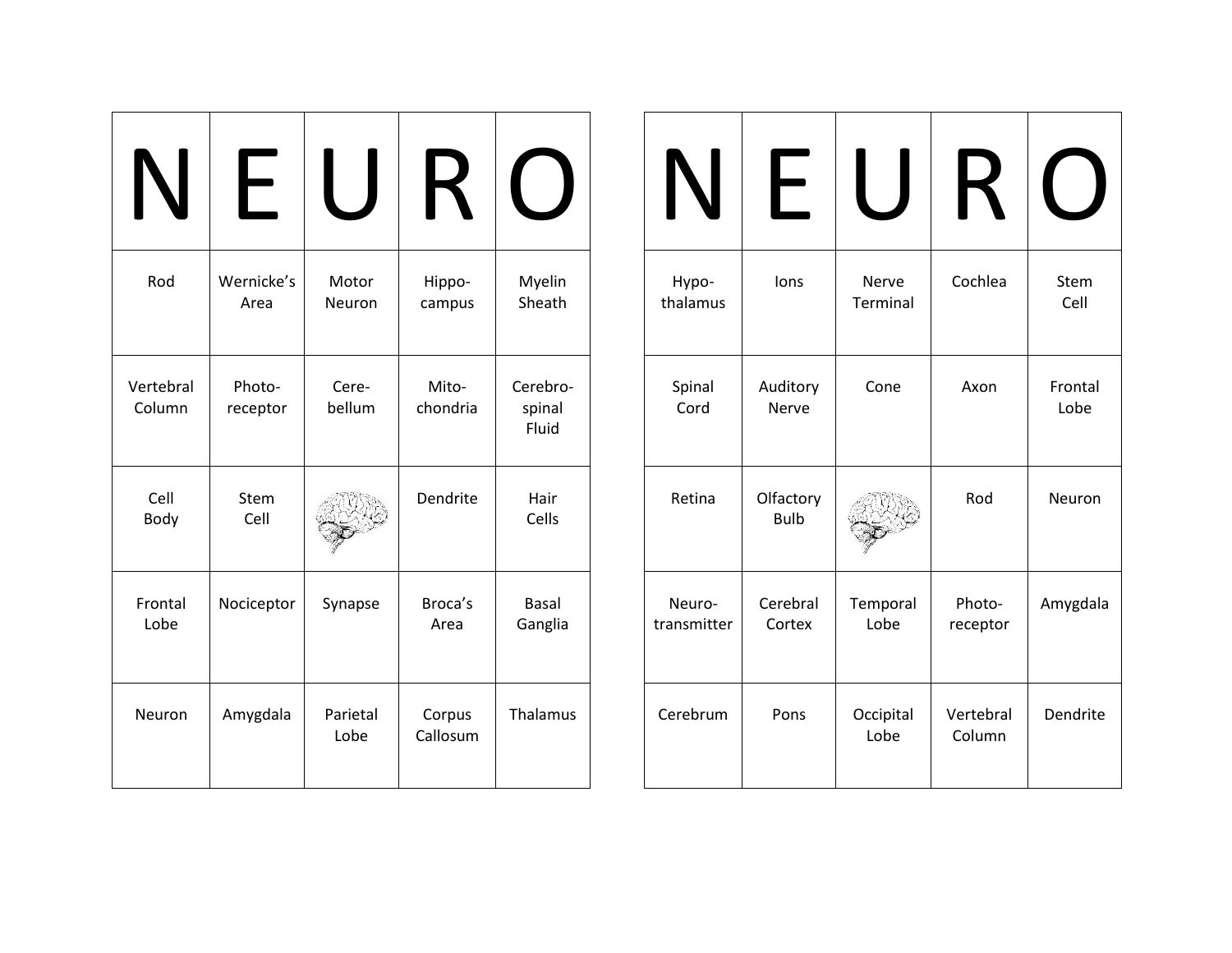| N                        | ┝                        |                             | К                     |                     |
|--------------------------|--------------------------|-----------------------------|-----------------------|---------------------|
| Myelin<br>Sheath         | Dendrite                 | Broca's<br>Area             | Temporal<br>Lobe      | Pons                |
| Cerebellum               | Parietal<br>Lobe         | Synapse                     | Motor<br>Neuron       | Vertebral<br>Column |
| Hippo-<br>campus         | Photo-<br>receptor       |                             | Nociceptor            | Cochlea             |
| Occipital<br>Lobe        | Auditory<br><b>Nerve</b> | Cerebro-<br>spinal<br>Fluid | Neuro-<br>transmitter | Retina              |
| Olfactory<br><b>Bulb</b> | Thalamus                 | Spinal<br>Cord              | Hair<br>Cells         | Hypo-<br>thalamus   |

| $\boldsymbol{\mathsf{N}}$ | ┝                  |                   | $\blacktriangleright$   |                   |
|---------------------------|--------------------|-------------------|-------------------------|-------------------|
| Rod                       | Frontal<br>Lobe    | Stem<br>Cell      | <b>Basal</b><br>Ganglia | Occipital<br>Lobe |
| Corpus<br>Callosum        | lons               | Axon              | Cone                    | Dendrite          |
| Neuron                    | Cerebral<br>Cortex |                   | Myelin<br>Sheath        | Pons              |
| Nerve<br>Terminal         | Amygdala           | Cell<br>Body      | Cerebellum              | Cochlea           |
| Wernicke's<br>Area        | Cerebrum           | Mito-<br>chondria | Photo-<br>receptor      | Hair<br>Cells     |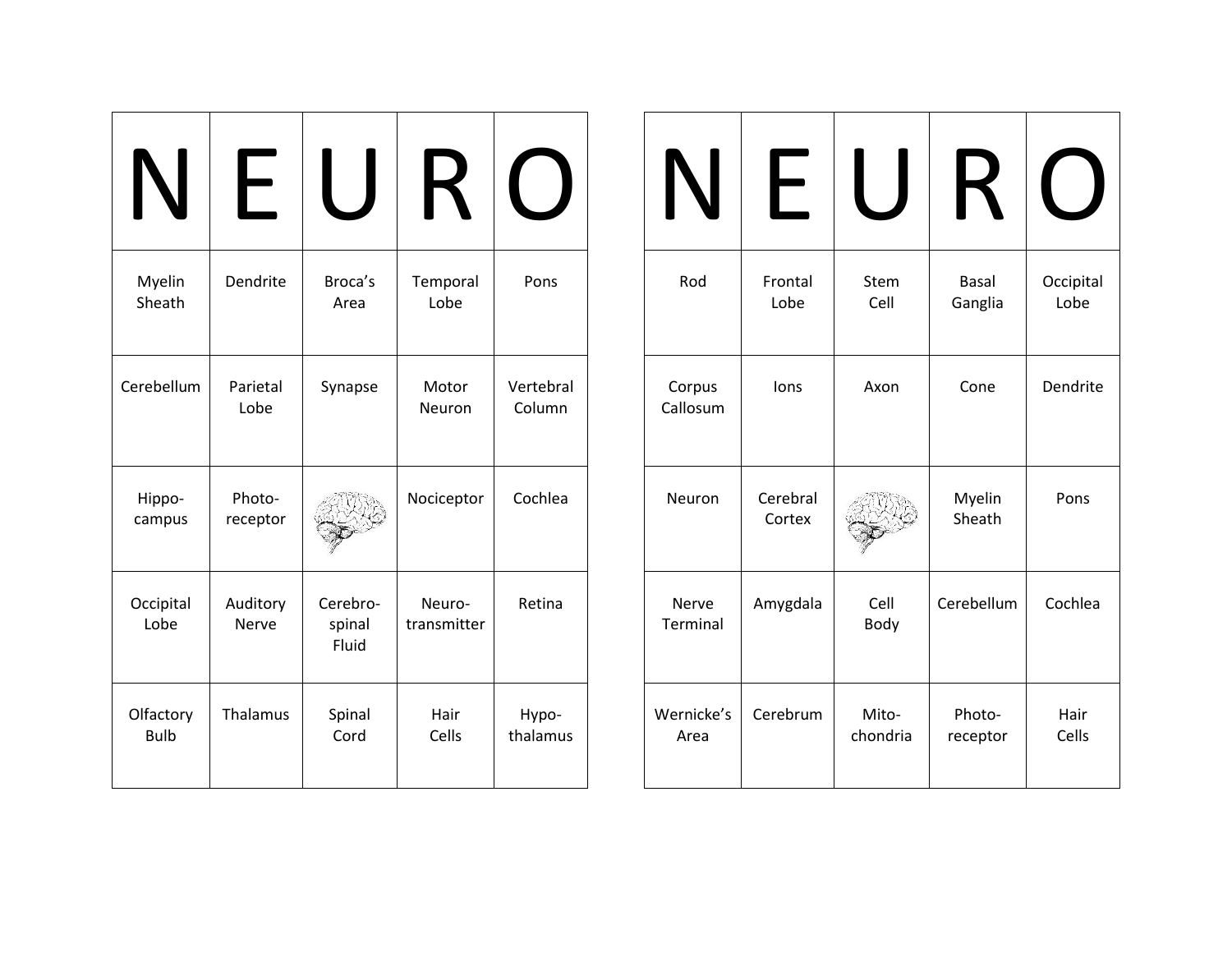| IN                  |                    |                          | K                  |                             |
|---------------------|--------------------|--------------------------|--------------------|-----------------------------|
| Photo-<br>receptor  | Hippo-<br>campus   | Cerebellum               | Neuron             | Retina                      |
| Vertebral<br>Column | Mito-<br>chondria  | Hupo-<br>thalamus        | Dendrite           | Frontal<br>Lobe             |
| Temporal<br>Lobe    | Corpus<br>Callosum |                          | Amygdala           | Synapse                     |
| Occipital<br>Lobe   | Cerebral<br>Cortex | Olfactory<br><b>Bulb</b> | Wernicke's<br>Area | Cerebro-<br>spinal<br>Fluid |
| Cochlea             | Hair<br>Cells      | Cone                     | Myelin<br>Sheath   | Axon                        |

| <b>IVI</b>      | ┣                       |                   | K                   |                    |
|-----------------|-------------------------|-------------------|---------------------|--------------------|
| Thalamus        | lons                    | Auditory<br>Nerve | Rod                 | Hippo-<br>campus   |
| Broca's<br>Area | Stem<br>Cell            | Parietal<br>Lobe  | Nerve<br>Terminal   | Occipital<br>Lobe  |
| Motor<br>Neuron | Spinal<br>Cord          |                   | Photo-<br>receptor  | Cerebral<br>Cortex |
| Pons            | Neuro-<br>transmitter   | Cerebrum          | Mito-<br>chondria   | Dendrite           |
| Cell<br>Body    | <b>Basal</b><br>Ganglia | Nociceptor        | Vertebral<br>Column | Cone               |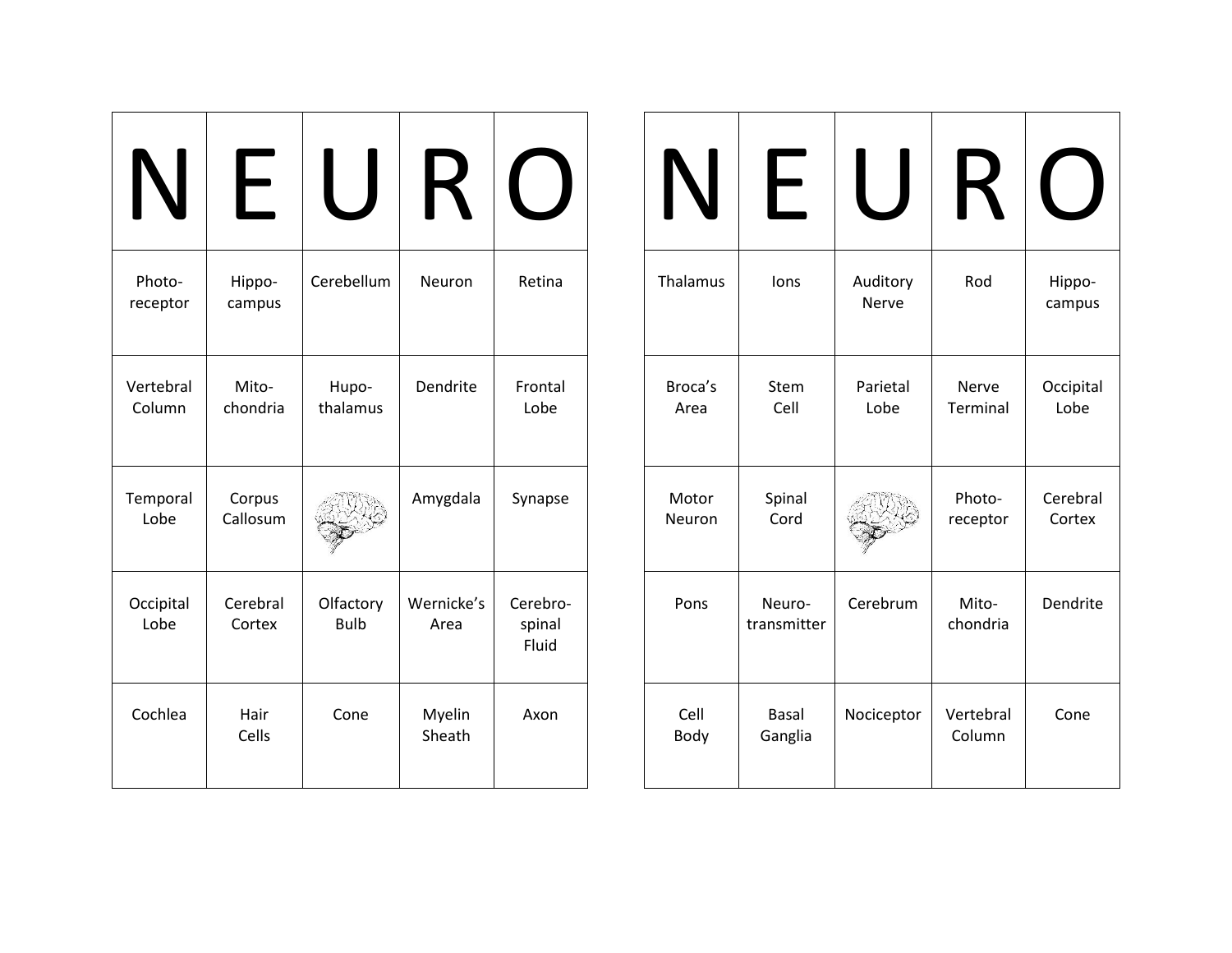| lons                        | Neuron           | Amygdala           | Broca's<br>Area   | Nociceptor        |
|-----------------------------|------------------|--------------------|-------------------|-------------------|
| Olfactory<br><b>Bulb</b>    | Retina           | Auditory<br>Nerve  | Myelin<br>Sheath  | Frontal<br>Lobe   |
| Cone                        | Hippo-<br>campus |                    | Hair<br>Cells     | Dendrite          |
| Pons                        | Synapse          | Stem<br>Cell       | Parietal<br>Lobe  | Cell<br>Body      |
| Cerebro-<br>spinal<br>Fluid | Cochlea          | Cerebral<br>Cortex | Vertebral<br>Lobe | Occipital<br>Lobe |

| IV                       | $\vdash$                |                       |                          |                   |
|--------------------------|-------------------------|-----------------------|--------------------------|-------------------|
| Motor<br>Neuron          | Hypo-<br>thalamus       | Temporal<br>Lobe      | Cerebellum               | Auditory<br>Nerve |
| Thalamus                 | Spinal<br>Cord          | Mito-<br>chondria     | lons                     | Synapse           |
| Rod                      | <b>Basal</b><br>Ganglia |                       | Cerebrum                 | Neuron            |
| Wernicke's<br>Area       | Corpus<br>Callosum      | Photo-<br>receptor    | Olfactory<br><b>Bulb</b> | Pons              |
| <b>Nerve</b><br>Terminal | Axon                    | Neuro-<br>transmitter | Hippo-<br>campus         | Cone              |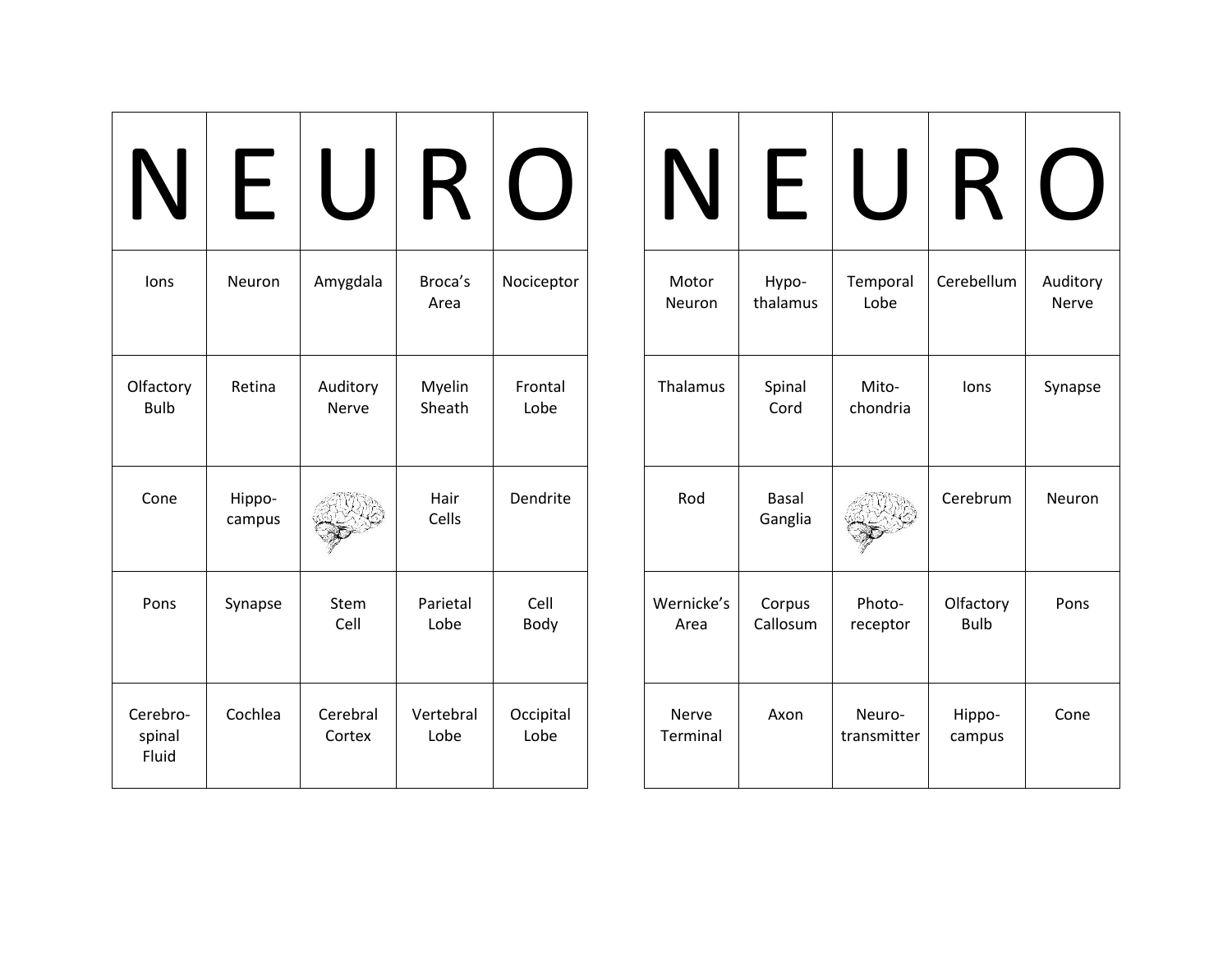|                          | ┝                |                    | $\boldsymbol{\mathsf{R}}$ |                         |
|--------------------------|------------------|--------------------|---------------------------|-------------------------|
| Nociceptor               | lons             | Broca's<br>Area    | Cerebellum                | Cochlea                 |
| Rod                      | Hippo-<br>campus | Axon               | Mito-<br>chondria         | Corpus<br>Callosum      |
| <b>Nerve</b><br>Terminal | Synapse          |                    | Olfactory<br><b>Bulb</b>  | Spinal<br>Cord          |
| Occipital<br>Lobe        | Motor<br>Neuron  | Dendrite           | Retina                    | <b>Basal</b><br>Ganglia |
| Pons                     | Cell<br>Body     | Photo-<br>receptor | Thalamus                  | Wernicke's<br>Area      |

| $\mathbf N$       | ┝                           |                       |                     |          |
|-------------------|-----------------------------|-----------------------|---------------------|----------|
| Stem<br>Cell      | Cerebro-<br>spinal<br>Fluid | Temporal<br>Lobe      | Cerebrum            | Synapse  |
| Myelin<br>Sheath  | Parietal<br>Lobe            | Frontal<br>Lobe       | Vertebral<br>Column | lons     |
| Hair<br>Cells     | Cerebral<br>Cortex          |                       | Hippo-<br>campus    | Rod      |
| Neuron            | Hypo-<br>thalamus           | Cone                  | Nociceptor          | Axon     |
| Auditory<br>Nerve | Amygdala                    | Neuro-<br>transmitter | Pons                | Dendrite |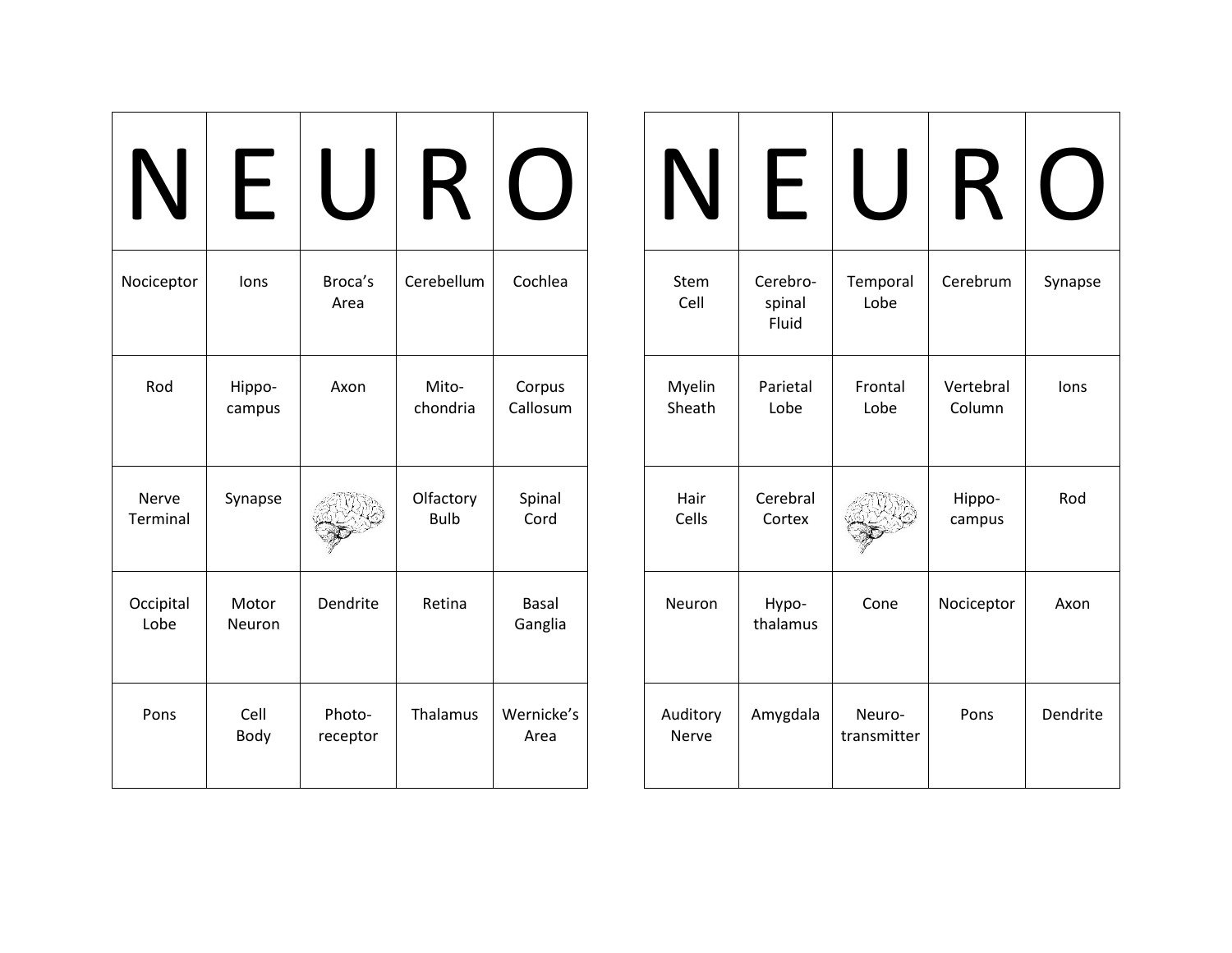|                             | $\vdash$           |                          | $\boldsymbol{\mathsf{R}}$ |                    |
|-----------------------------|--------------------|--------------------------|---------------------------|--------------------|
| Cerebro-<br>spinal<br>Fluid | Stem<br>Cell       | Synapse                  | Cerebrum                  | Photo-<br>receptor |
| Retina                      | Hair<br>Cell       | Olfactory<br><b>Bulb</b> | Cone                      | lons               |
| Cerebral<br>Cortex          | Wernicke's<br>Area |                          | Temporal<br>Lobe          | Frontal<br>Lobe    |
| Axon                        | Thalamus           | Occipital<br>Lobe        | Spinal<br>Cord            | Mito-<br>chondria  |
| Cerebellum                  | Hippo-<br>campus   | Auditory<br>Nerve        | Cochlea                   | Nerve<br>Terminal  |

|                       | ┝                 |                     |                             |                          |
|-----------------------|-------------------|---------------------|-----------------------------|--------------------------|
| Neuro-<br>transmitter | Pons              | Vertebral<br>Column | Nociceptor                  | Axon                     |
| Cell<br>Body          | Myelin<br>Sheath  | Basal<br>Ganglia    | Corpus<br>Callosum          | Wernicke's<br>Area       |
| Neuron                | Hypo-<br>thalamus |                     | Hair<br>Cell                | Temporal<br>Lobe         |
| Motor<br>Neuron       | Parietal<br>Lobe  | Broca's<br>Area     | Cerebro-<br>spinal<br>Fluid | Olfactory<br><b>Bulb</b> |
| Amygdala              | Dendrite          | Rod                 | Retina                      | Thalamus                 |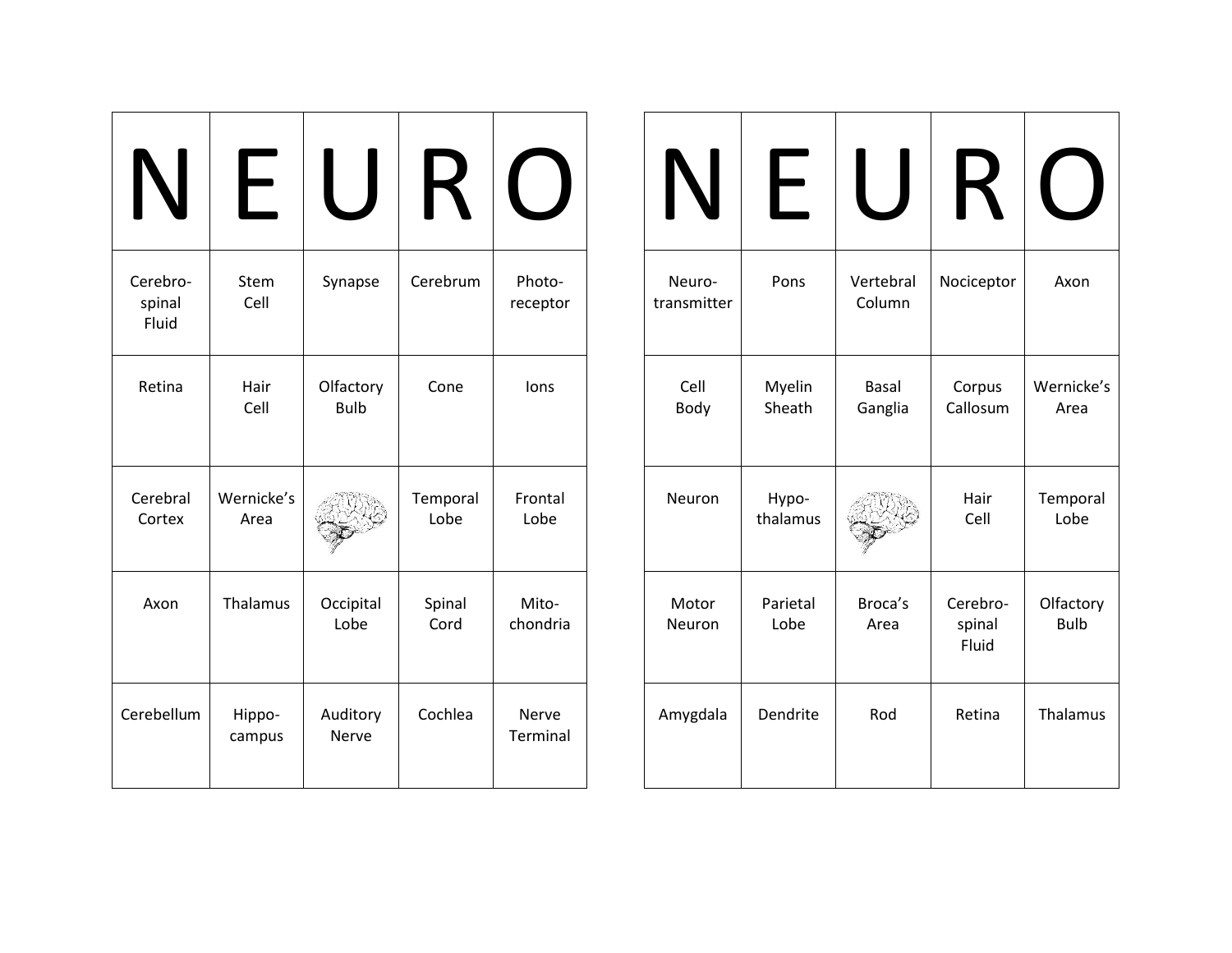| Mito-    | Parietal                | Hypo-     | Temporal                    | <b>Nerve</b>       |
|----------|-------------------------|-----------|-----------------------------|--------------------|
| chondria | Lobe                    | thalamus  | Lobe                        | <b>Terminal</b>    |
| Auditory | Cochlea                 | Occipital | Wernicke's                  | Spinal             |
| Nerve    |                         | Lobe      | Area                        | Cord               |
| Amygdala | Neuro-<br>transmitter   |           | Cerebro-<br>spinal<br>Fluid | Corpus<br>Callosum |
| Cone     | <b>Basal</b><br>Ganglia | Pons      | Rod                         | Myelin<br>Sheath   |
| Dendrite | Stem                    | Hair      | Frontal                     | Broca's            |
|          | Cell                    | Cells     | Lobe                        | Area               |

| IN                 | $\overline{\phantom{0}}$ |                          | К                 |                         |
|--------------------|--------------------------|--------------------------|-------------------|-------------------------|
| Motor<br>Neuron    | Cerebrum                 | Olfactory<br><b>Bulb</b> | Axon              | Corpus<br>Callosum      |
| Neuron             | Synapse                  | Nociceptor               | Hippo-<br>campus  | Occipital<br>Lobe       |
| Cell<br>Body       | Vertebral<br>Column      |                          | Mito-<br>chondria | Cochlea                 |
| Retina             | Cerebral<br>Cortex       | Thalamus                 | Amygdala          | <b>Basal</b><br>Ganglia |
| Photo-<br>receptor | Cerebellum               | lons                     | Auditory<br>Nerve | Cone                    |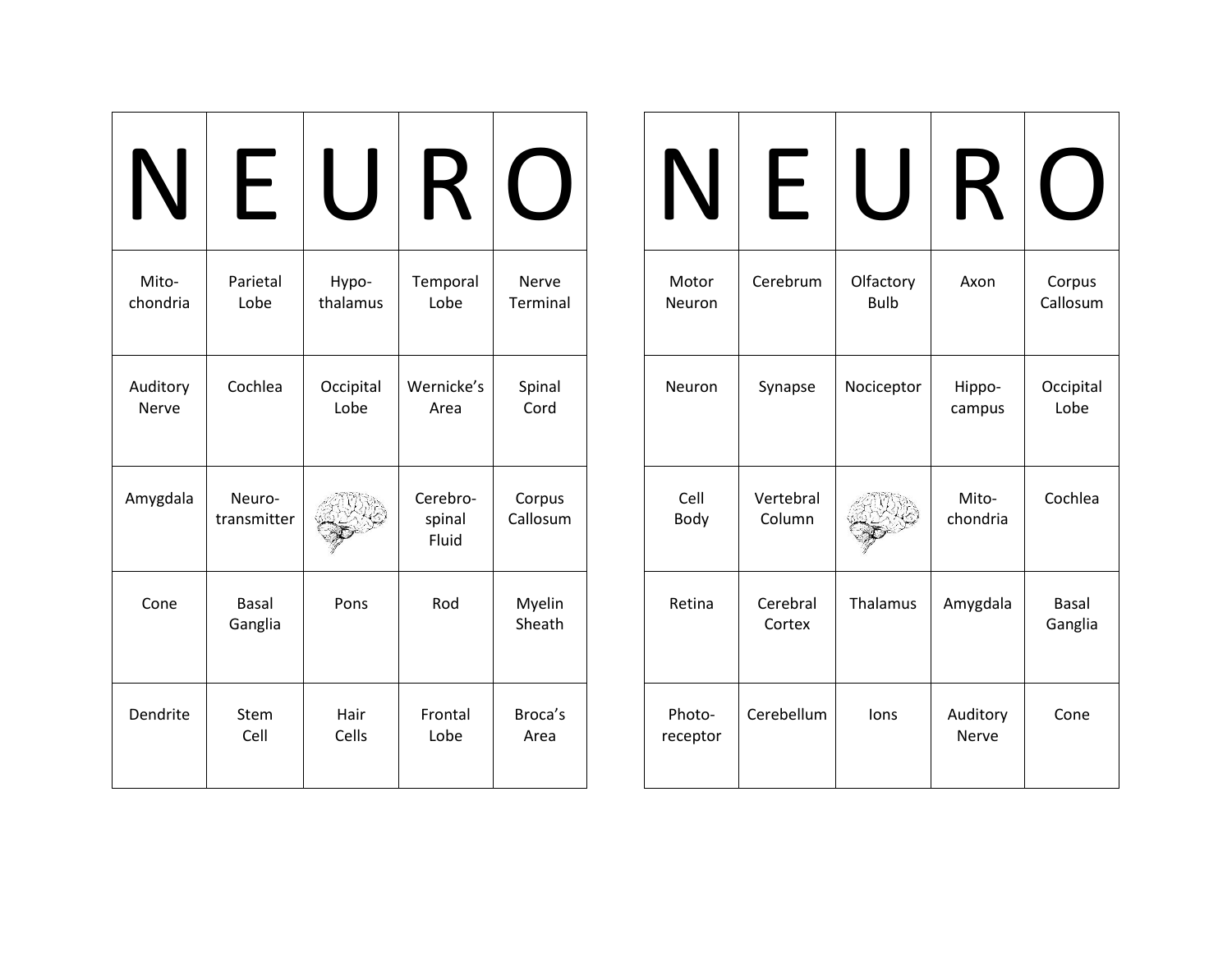|                  |                   |                          | $\boldsymbol{\mathsf{R}}$ |                     |
|------------------|-------------------|--------------------------|---------------------------|---------------------|
| Spinal Cord      | Cell<br>Body      | Olfactory<br><b>Bulb</b> | Amygdala                  | Motor<br>Neuron     |
| Myelin<br>Sheath | Pons              | Parietal<br>Lobe         | Axon                      | Synapse             |
| Temporal<br>Lobe | Rod               |                          | Mito-<br>chondria         | Vertebral<br>Column |
| Dendrite         | Cone              | Frontal<br>Lobe          | Hypo-<br>thalamus         | Auditory<br>Nerve   |
| lons             | Nerve<br>Terminal | Cerebrum                 | Cochlea                   | Stem<br>Cell        |

| IN                       | ┝                     |                    | $\boldsymbol{\mathsf{R}}$ |                  |
|--------------------------|-----------------------|--------------------|---------------------------|------------------|
| Nociceptor               | Neuro-<br>transmitter | Cochlea            | Corpus<br>Callosum        | Dendrite         |
| Cerebro-<br>spinal Fluid | Photo-<br>receptor    | Occipital<br>Lobe  | Hair<br>Cells             | Pons             |
| Neuron                   | Retina                |                    | <b>Basal</b><br>Ganglia   | Motor<br>Neuron  |
| Thalamus                 | Broca's<br>Area       | Wernicke's<br>Area | Spinal<br>Cord            | Temporal<br>Lobe |
| Cerebellum               | Hippo-<br>campus      | Cerebral<br>Cortex | Myelin<br>Sheath          | Cone             |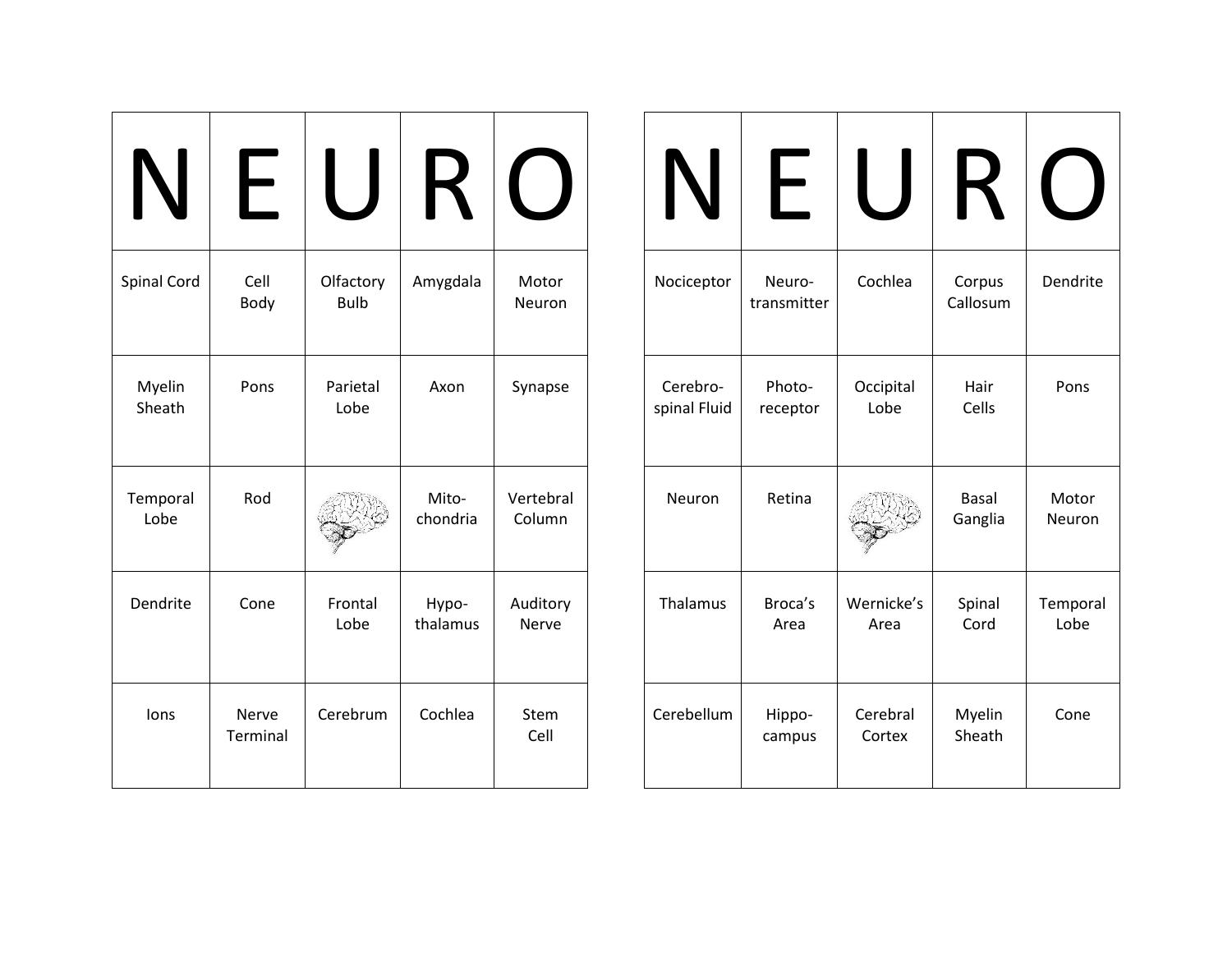| Hair<br>Cells   | Retina             | Auditory<br>Nerve  | Axon                        | Occipital<br>Lobe |
|-----------------|--------------------|--------------------|-----------------------------|-------------------|
| Broca's<br>Area | Rod                | Neuron             | Temporal<br>Lobe            | Synapse           |
| Thalamus        | Wernicke's<br>Area |                    | Dendrite                    | Stem<br>Cell      |
| Cerebrum        | Myelin<br>Sheath   | Corpus<br>Callosum | Cerebro-<br>spinal<br>Fluid | Pons              |
| Cone            | Hippo-<br>campus   | Amygdala           | Motor<br>Neuron             | Spinal<br>Cord    |

| IN          |                          |                  |               |                    |
|-------------|--------------------------|------------------|---------------|--------------------|
| Nerve       | Photo-                   | Cerebral         | Cell          | Rod                |
| Terminal    | receptor                 | Cortex           | Body          |                    |
| Neuro-      | Frontal                  | Hypo-            | <b>Basal</b>  | Neuron             |
| transmitter | Lobe                     | thalamus         | Ganglia       |                    |
| lons        | Olfactory<br><b>Bulb</b> |                  | Hair<br>Cells | Cerebrum           |
| Nociceptor  | Cerebellum               | Parietal<br>Lobe | Thalamus      | Wernicke's<br>Area |
| Cochlea     | Vertebral                | Mito-            | Broca's       | Motor              |
|             | Column                   | chondria         | Area          | Neuron             |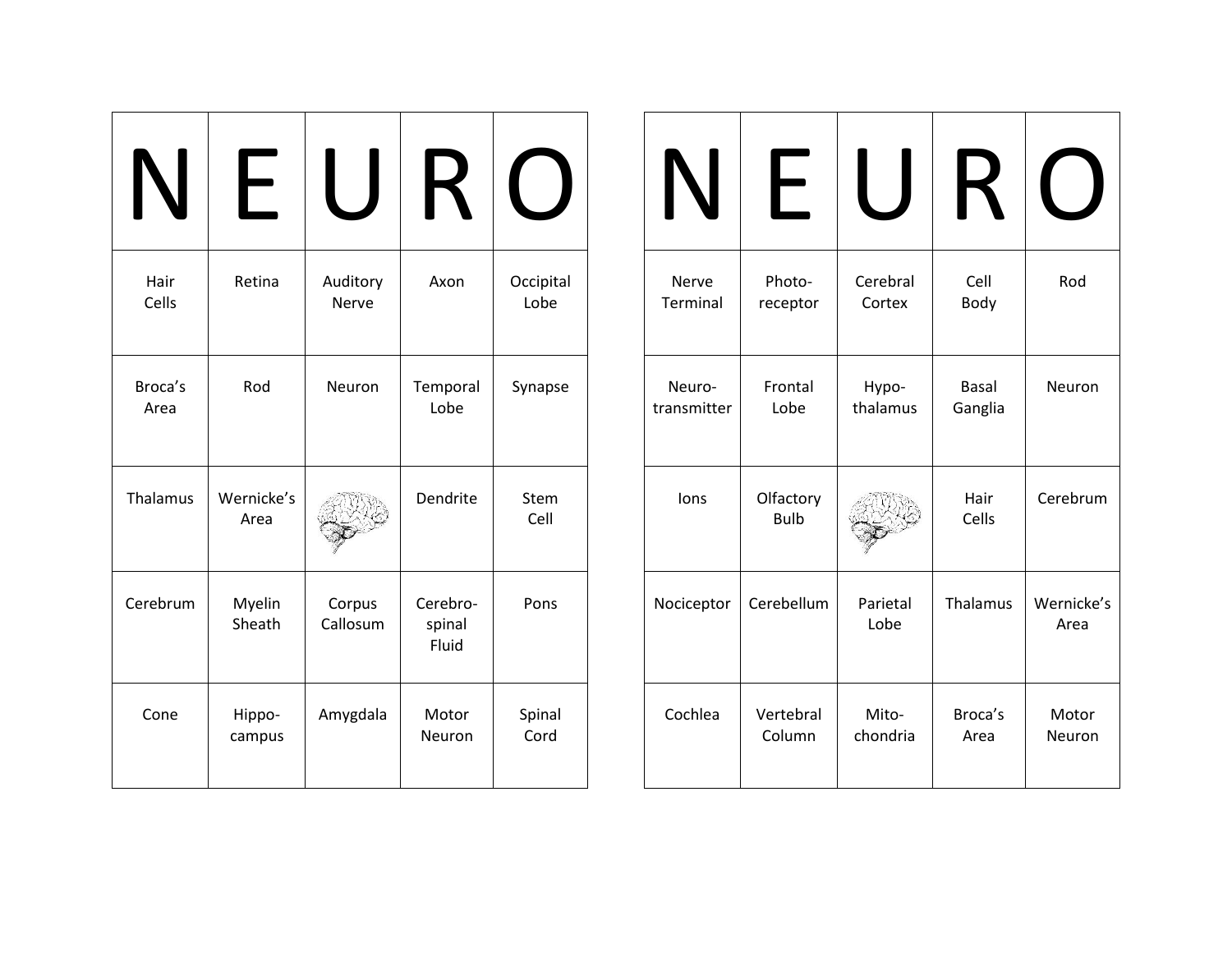| Stem<br>Cell       | Corpus<br>Callosum | Nerve<br>Terminal | Vertebral<br>Column | Axon               |
|--------------------|--------------------|-------------------|---------------------|--------------------|
| Temporal<br>Lobe   | Broca's<br>Area    | Hypo-<br>thalamus | Synapse             | Motor<br>Neuron    |
| Wernicke's<br>Area | Pons               |                   | Cerebrum            | Rod                |
| Dendrite           | Cone               | Cochlea           | Myelin<br>Sheath    | Photo-<br>receptor |
| Nociceptor         | Auditory<br>Nerve  | Retina            | Cerebral<br>Cortex  | Frontal<br>Lobe    |

| IN                       | ┡                 |                             | $\boldsymbol{\mathsf{R}}$ |                   |
|--------------------------|-------------------|-----------------------------|---------------------------|-------------------|
| Neuro-<br>transmitter    | Occipital<br>Lobe | Neuron                      | Parietal<br>Lobe          | Broca's<br>Area   |
| Hippo-<br>campus         | Cerebellum        | Hair<br>Cells               | Spinal<br>Cord            | Hypo-<br>thalamus |
| Olfactory<br><b>Bulb</b> | lons              |                             | Stem<br>Cell              | Temporal<br>Lobe  |
| Thalamus                 | Mito-<br>chondria | Cell<br>Body                | Pons                      | Cerebrum          |
| <b>Basal</b><br>Ganglia  | Amygdala          | Cerebro-<br>spinal<br>Fluid | Cone                      | Retina            |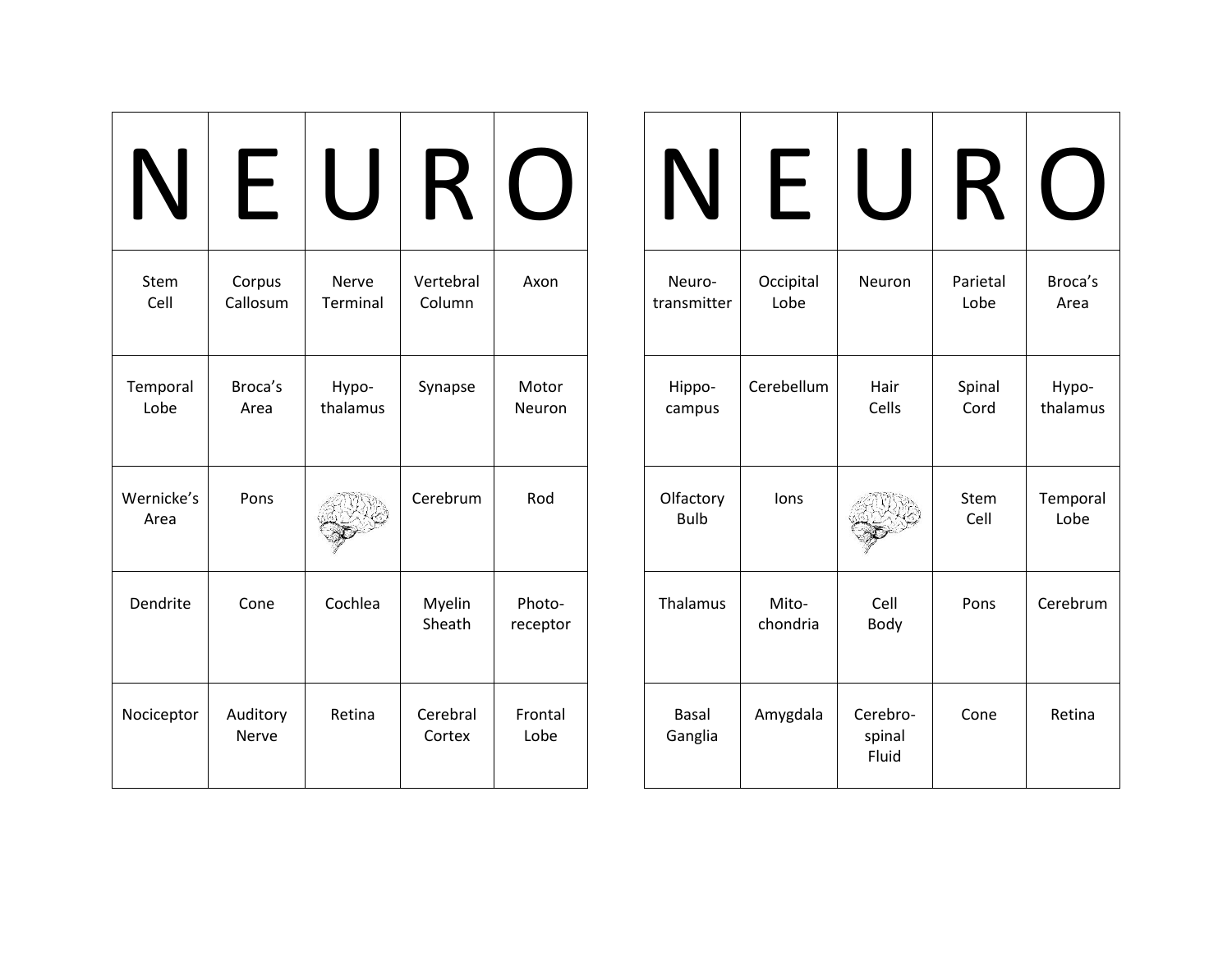| IN                       | $\vdash$            |                          |                       |                 |
|--------------------------|---------------------|--------------------------|-----------------------|-----------------|
| Wernicke's<br>Area       | Vertebral<br>Column | Motor<br>Neuron          | Occipital<br>Lobe     | lons            |
| <b>Basal</b><br>Ganglia  | Cerebrum            | Thalamus                 | Hippo-<br>campus      | Cochlea         |
| Broca's<br>Area          | Nociceptor          |                          | Photo-<br>receptor    | Cell<br>Body    |
| Mito-<br>chondria        | Rod                 | Dendrite                 | Pons                  | Frontal<br>Lobe |
| Cerebro-<br>spinal Fluid | Temporal<br>Lobe    | Olfactory<br><b>Bulb</b> | Neuro-<br>transmitter | Hair<br>Cells   |

| IN                 | $\overline{\phantom{0}}$ |                   | K                       |                     |
|--------------------|--------------------------|-------------------|-------------------------|---------------------|
| Cerebellum         | Nerve<br>Terminal        | Hypo-<br>thalamus | Cerebral<br>Cortex      | Motor<br>Neuron     |
| Cone               | Synapse                  | Myelin<br>Sheath  | Parietal<br>Lobe        | Vertebral<br>Column |
| Corpus<br>Callosum | Neruon                   |                   | Wernicke's<br>Area      | lons                |
| Stem<br>Cell       | Amygdala                 | Axon              | <b>Basal</b><br>Ganglia | Nociceptor          |
| Retina             | Spinal<br>Cord           | Auditory<br>Nerve | Rod                     | Mito-<br>chondria   |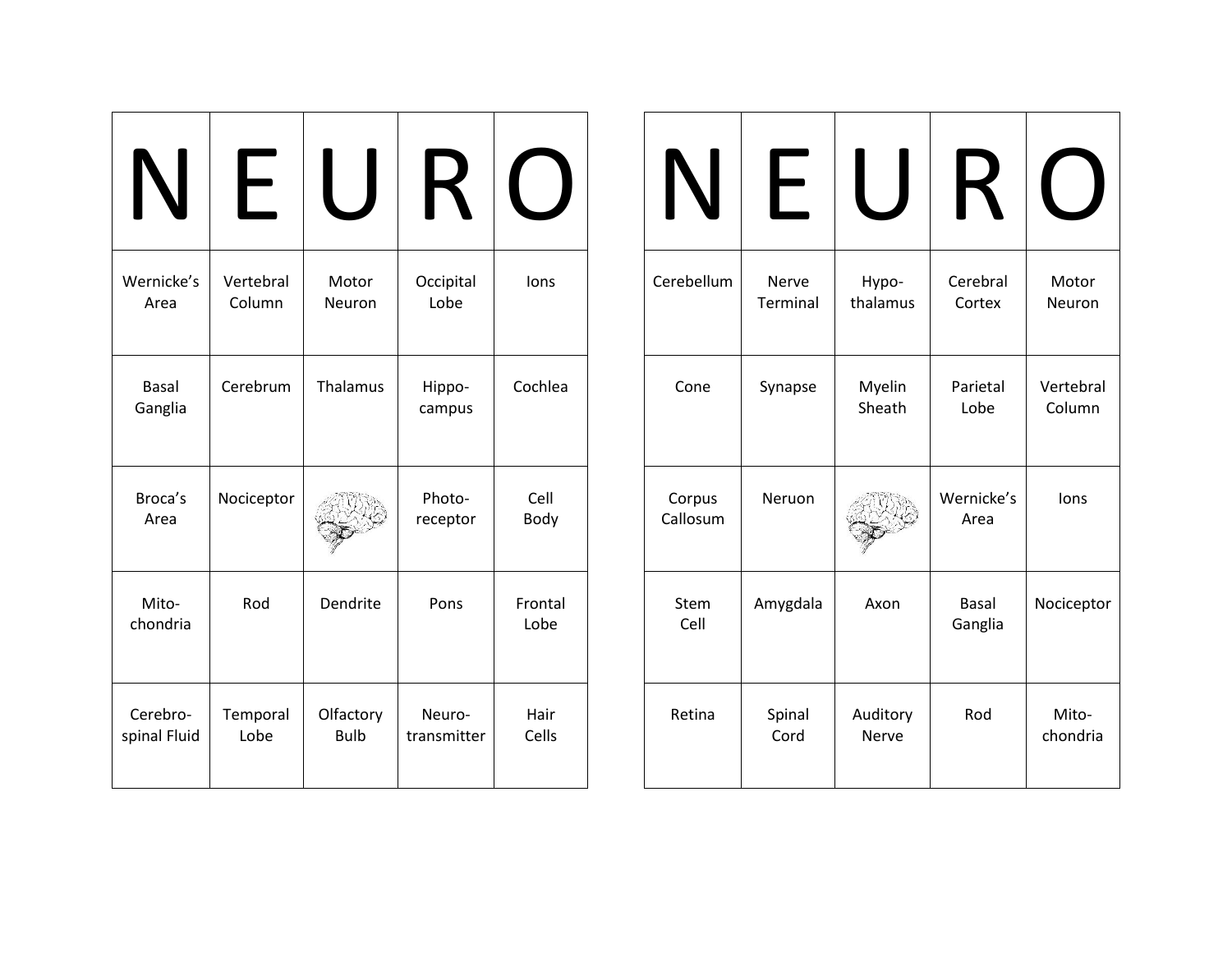| Auditory<br>Nerve | Thalamus           | Axon                    | Neuro-<br>transmitter | Cerebro-<br>spinal<br>Fluid |
|-------------------|--------------------|-------------------------|-----------------------|-----------------------------|
| Cerebrum          | Synapse            | lons                    | Retina                | Pons                        |
| Cochlea           | Nociceptor         |                         | Cerebral<br>Cortex    | Neuron                      |
| Hypo-<br>thalamus | Mito-<br>chondria  | Stem<br>Cell            | Motor<br>Neuron       | Parietal<br>Lobe            |
| Cone              | Corpus<br>Callosum | <b>Basal</b><br>Ganglia | Hair<br>Cells         | Myelin<br>Sheath            |

| IN                 | ┝                        |                     | K                        |                    |
|--------------------|--------------------------|---------------------|--------------------------|--------------------|
| Amygdala           | Olfactory<br><b>Bulb</b> | Frontal<br>Lobe     | Cell<br>Body             | Cochlea            |
| Rod                | Wernicke's<br>Area       | Vertebral<br>Column | Nerve<br><b>Terminal</b> | Retina             |
| Cerebellu<br>m     | Hippo-<br>campus         |                     | Auditory<br><b>Nerve</b> | Pons               |
| Dendrite           | Occipital<br>Lobe        | Temporal<br>Lobe    | Cerebrum                 | Nociceptor         |
| Photo-<br>receptor | Spinal<br>Cord           | Broca's<br>Area     | Cone                     | Corpus<br>Callosum |